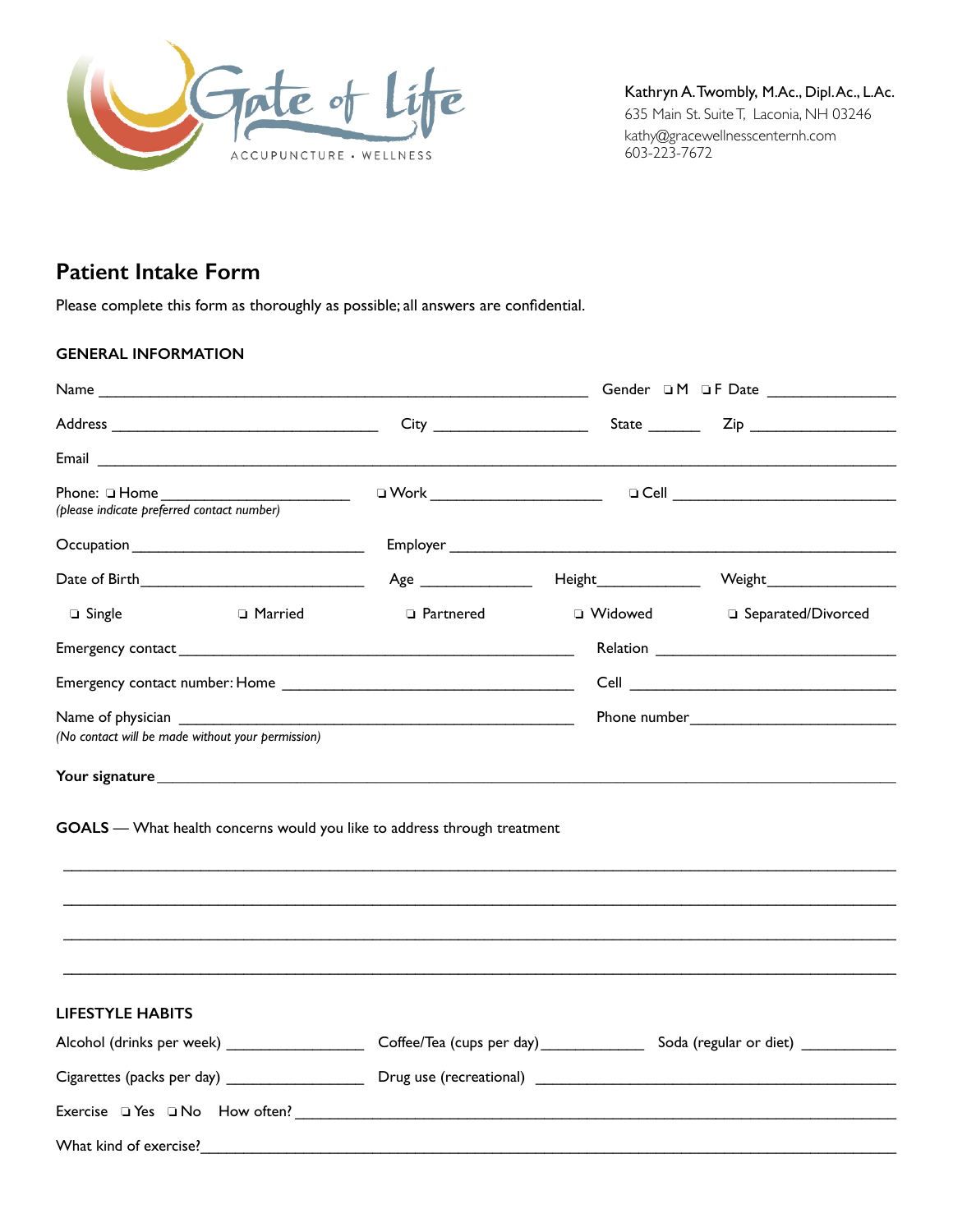|                                          | self (date) | mother | father | sibling | spouse/partner | children |
|------------------------------------------|-------------|--------|--------|---------|----------------|----------|
| Adopted                                  |             |        |        |         |                |          |
| Good health                              |             |        |        |         |                |          |
| Alcohol or other drug use                |             |        |        |         |                |          |
| Depression or mental illness             |             |        |        |         |                |          |
| Allergies                                |             |        |        |         |                |          |
| High blood pressure/heart disease/stroke |             |        |        |         |                |          |
| Cancer or tumors                         |             |        |        |         |                |          |
| <b>Diabetes</b>                          |             |        |        |         |                |          |
| Seizures                                 |             |        |        |         |                |          |
| Hepatitis/other liver disorder           |             |        |        |         |                |          |
| Musculo-skeletal disorder                |             |        |        |         |                |          |
| <b>HIV/AIDS</b>                          |             |        |        |         |                |          |
| Blood or bleeding disorders/anemia       |             |        |        |         |                |          |
| Thyroid disorders                        |             |        |        |         |                |          |
| Kidney disorders                         |             |        |        |         |                |          |
| Deceased (age)                           | N/A         |        |        |         |                |          |

**FAMILY HISTORY** — Please complete for each family member, as best as you can, indicating any illnesses that they have ever had. Place an "X" or the date in the appropriate box or boxes.

**MEDICAL** If you have ever been hospitalized or in the emergency room for a serious medical illness or operation, please list all of them below: (do not include normal pregnancies).

| Year                   | Operation/Illness |        | Hospital or Treatment Location                                                                                           |
|------------------------|-------------------|--------|--------------------------------------------------------------------------------------------------------------------------|
|                        |                   |        |                                                                                                                          |
|                        |                   |        |                                                                                                                          |
| Medications            |                   | Dosage | MEDICINES Please list all medications, vitamins and/or food supplements you are currently taking:<br>For what condition? |
|                        |                   |        |                                                                                                                          |
|                        |                   |        |                                                                                                                          |
| Vitamins & Supplements |                   | Dosage | For what condition?                                                                                                      |
|                        |                   |        |                                                                                                                          |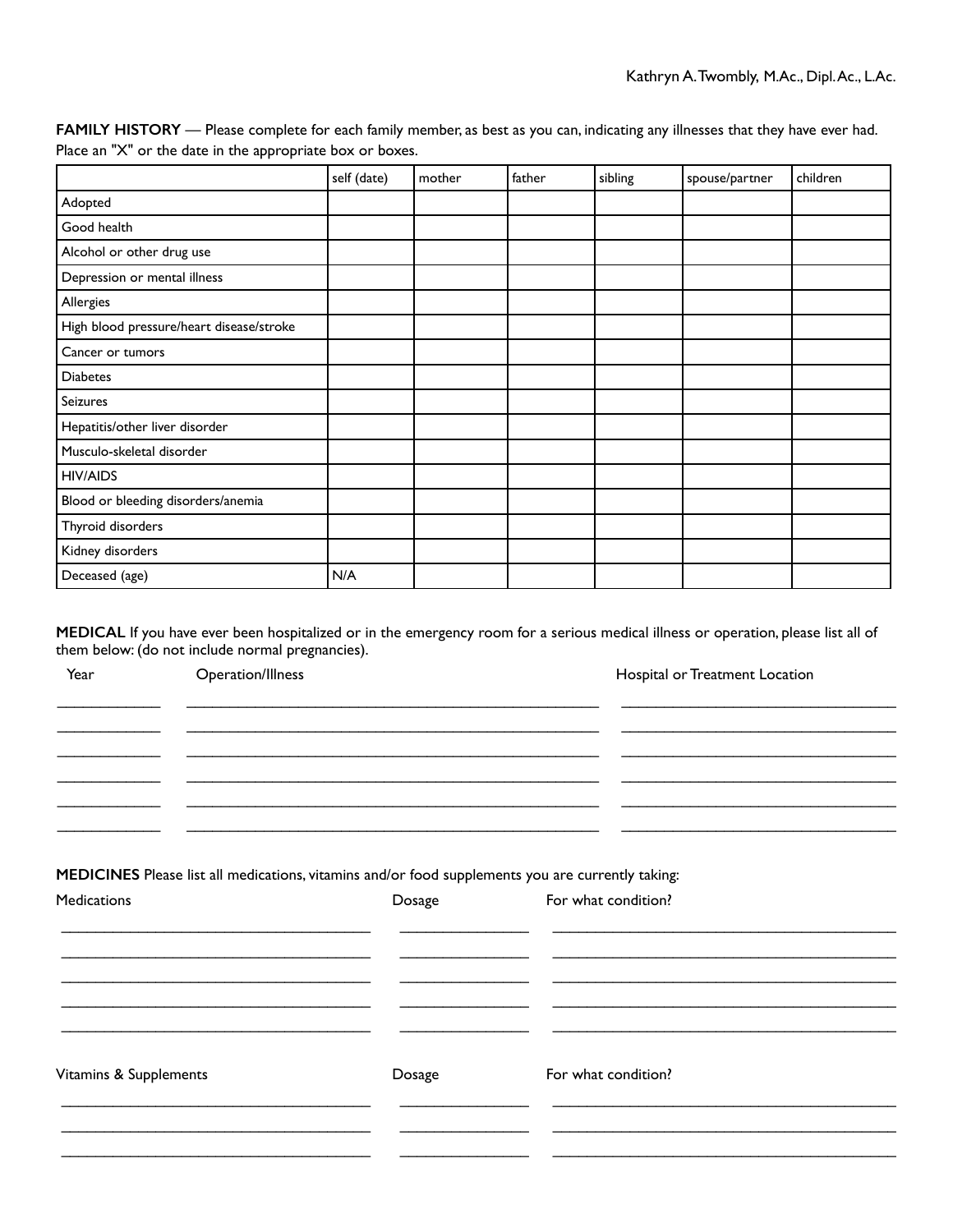# **CONDITIONS/SYMPTOMS** — Please mark any condition you have experienced in the past or currently.

| Temperature (Kidney) |  |
|----------------------|--|
|----------------------|--|

# *past current*

- $\Box$   $\Box$  Cold hands  $\Box$   $\Box$  Cold fingers
- **I** Cold feet
- $\Box$   $\Box$  Cold toes
- $\Box$   $\Box$  Sweaty hands
- $\Box$   $\Box$  Sweaty feet
- $\Box$   $\Box$  Hot overall
- $\Box$   $\Box$  Cold overall
- $\Box$   $\Box$  Afternoon flushes
- $\Box$   $\Box$  Night sweats
- $\Box$   $\Box$  Heat in the hands, feet, and chest
- $\Box$   $\Box$  Hot flashes
- **Q Q** Thirsty
- $\Box$   $\Box$  Perspire easily
- $\Box$   $\Box$  Lack of perspiration
- $\Box$   $\Box$  Take water to bed

# **Energy (Lung/Kidney)**

*past current* 

- $\Box$   $\Box$  Shortness of breath  $\Box$   $\Box$  Difficulty keeping eyes open during day  $\Box$   $\Box$  General weakness  $\Box$   $\Box$  Easily catch colds
- $\Box$   $\Box$  Low energy
- $\Box$   $\Box$  Feel worse after exercise

### **Blood (Liver/Spleen/Heart)**

- *past current*
- $\Box$   $\Box$  Dizziness
- $\Box$   $\Box$  See floating black spots

# **Heart Function**

*past current* 

- $\Box$   $\Box$  Palpitations
- **Q Anxiety**
- $\Box$   $\Box$  Sores on the tip of the tongue
- $\Box$   $\Box$  Restlessness
- $\Box$   $\Box$  Mental confusion
- $\Box$   $\Box$  Chest pain traveling to shoulder
- $\Box$   $\Box$  Pacemaker
- $\Box$   $\Box$  Frequent dreams
- $\Box$   $\Box$  Wake unrefreshed

- *past current*   $\Box$   $\Box$  Nasal discharge, color:
- **1 1** Cough
- $\Box$   $\Box$  Nose bleeds
- $\Box$   $\Box$  Sinus Congestion
- $\Box$   $\Box$  Dry mouth
- $\Box$   $\Box$  Dry throat
- $\Box$   $\Box$  Dry nose
- $\Box$   $\Box$  Dry skin
- $\Box$   $\Box$  Respiratory allergies, to what?
- $\Box$   $\Box$  Alternating chills & fever
- $\Box$   $\Box$  Sneezing
- $\Box$   $\Box$  Headache, location:
- $\Box$   $\Box$  Overall achy feeling
- $\Box$   $\Box$  Stiff neck
- $\Box$   $\Box$  Stiff shoulders
- $\Box$   $\Box$  Sore throat
- $\Box$   $\Box$  Difficulty breathing
- $\Box$   $\Box$  Sadness
- $\Box$   $\Box$  Melancholy

# **Spleen Function**

*past current* 

- $\Box$   $\Box$  Low appetite
- $\Box$   $\Box$  Abrupt weight gain
- $\Box$   $\Box$  Abrupt weight loss
- $\Box$   $\Box$  Abdominal bloating
- $\Box$   $\Box$  Abdominal gas
- $\Box$   $\Box$  Gurgling In stomach
- $\Box$   $\Box$  Fatigue after eating
- **Q D** Prolapsed organs (diagnosed):
- $\Box$   $\Box$  Easily bruised
- $\Box$   $\Box$  Hemorrhoids
- $\Box$   $\Box$  Pensive
- $\Box$   $\Box$  Over-thinking
- **Q Q** Worry

#### **Spleen, Stomach, Large Intestine Function**

*past current* 

- $\Box$   $\Box$  Loose stool
- **Q Q** Constipated
- $\Box$   $\Box$  Incomplete evacuation
- **1 Diarrhea**
- $\Box$   $\Box$  Blood In stools
- $\Box$   $\Box$  Mucous In stools
- $\Box$   $\Box$  Undigested food in stools

### **Dampness**

- *past current*
- $\Box$   $\Box$  General sensation of heaviness
- $\Box$   $\Box$  Mental heaviness
- $\Box$   $\Box$  Mental sluggishness
- $\Box$   $\Box$  Mental fogginess
- $\Box$   $\Box$  Swollen hands
- $\Box$   $\Box$  Swollen feet
- $\Box$   $\Box$  Swollen joints
- $\Box$   $\Box$  Chest congestion
- $\Box$   $\Box$  Nausea
- $\Box$   $\Box$  Snoring

### **Stomach Function**

- *past current*
- $\Box$   $\Box$  Burning sensation after eating
- $\Box$   $\Box$  Large appetite
- $\Box$   $\Box$  Bad breath

gums **Q Q** Heartburn  $\Box$   $\Box$  Acid regurgitation  $\Box$   $\Box$  Ulcer (diagnosed)

 $\Box$   $\Box$  Belching  $\Box$   $\Box$  Hiccups  $\Box$   $\Box$  Stomach pain  $\Box$   $\Box$  Vomiting

**Eyes (Liver Function)**

 $\Box$   $\Box$  Decreased night vision

**Q Q** Near-sighted **Q C** Far-sighted

 $\Box$   $\Box$  Itchy  $\Box$   $\Box$  Bloodshot  $\Box$   $\Box$  Hot  $\Box$   $\Box$  Dry **Q Q** Watery **Q Gritty**  $\Box$   $\Box$  Blurry vision

*past current* 

**1 1** Mouth (canker) sores  $\Box$   $\Box$  Bleeding, swollen or painful